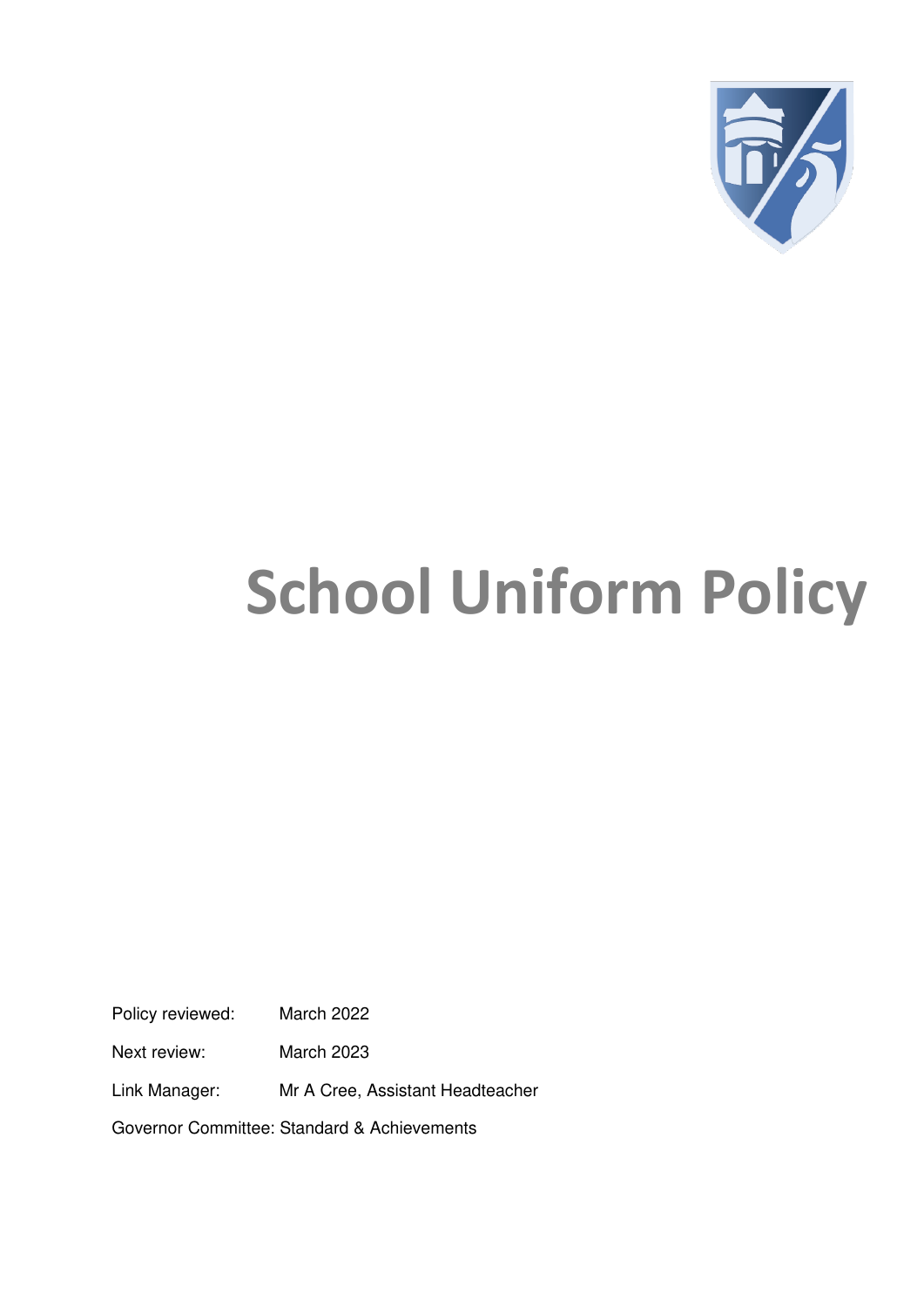#### **Principle:**

At Sale High School we believe the wearing of uniform helps to create a sense of community and equality amongst students, whilst establishing school as a working environment. In a large school it is also of considerable benefit for security reasons that students should wear uniform. A uniform removes the distraction which may be caused by an individual's style of dress and allow students to concentrate on learning.

| Uniform for all                                                                                                      |
|----------------------------------------------------------------------------------------------------------------------|
| ** Compulsory items ** Students in years 11 can opt to wear the old style school skirt or the kilt                   |
|                                                                                                                      |
| Plain white shirt                                                                                                    |
| Clip on school house tie                                                                                             |
| Grey or Navy v neck sweater with school logo **                                                                      |
| Dark grey tailored trousers from uniform supplier                                                                    |
| Navy straight or box pleated knee length skirt ** pleated school kilt or box pleated tartan kilt skirt (year 7, 8, 9 |
| and 10)                                                                                                              |
| Navy school blazer with Sale High School badge (compulsory item to be worn at all time)                              |
| Plain black or grey socks/ not over knee /plain black/navy tights                                                    |
| Dark suitable school coat                                                                                            |
| Suitable plain black shoes (see attached guidance for shoes).                                                        |
| Large waterproof bag to carry books, kit/equipment (a SHS backpack can be purchased from John McHugh)                |
| PE kit for all (from uniform supplier)                                                                               |
| PE polo shirt with school logo                                                                                       |
| Navy/sky shorts/skort                                                                                                |
| Navy/sky socks                                                                                                       |
| Training shoes with non-marking soles                                                                                |
| football boots/shin pads                                                                                             |
| <b>Optional items:</b>                                                                                               |
| Navy and sky blue rugby shirt                                                                                        |
| Tapered tracksuit bottoms blue and sky blue                                                                          |
| Navy school logo (SHS) leggings                                                                                      |
| PE drawstring bag with logo (SHS)                                                                                    |

#### **Equipment: For all subjects students will need**:

SHS hoody with school logo

Pens, pencils, ruler eraser, ( all in a pencil case, and a large waterproof bag to carry books and equipment Pencil crayons/felt tips, pencil sharpener

**Maths:** a scientific calculator (can be purchased via school)

**English:** biro/ink pen and a dictionary (can be purchased via school)

**Languages:** a French/Spanish dictionary

**KS3 students:** reading book **Please note: Tippex/correction fluid is not permitted**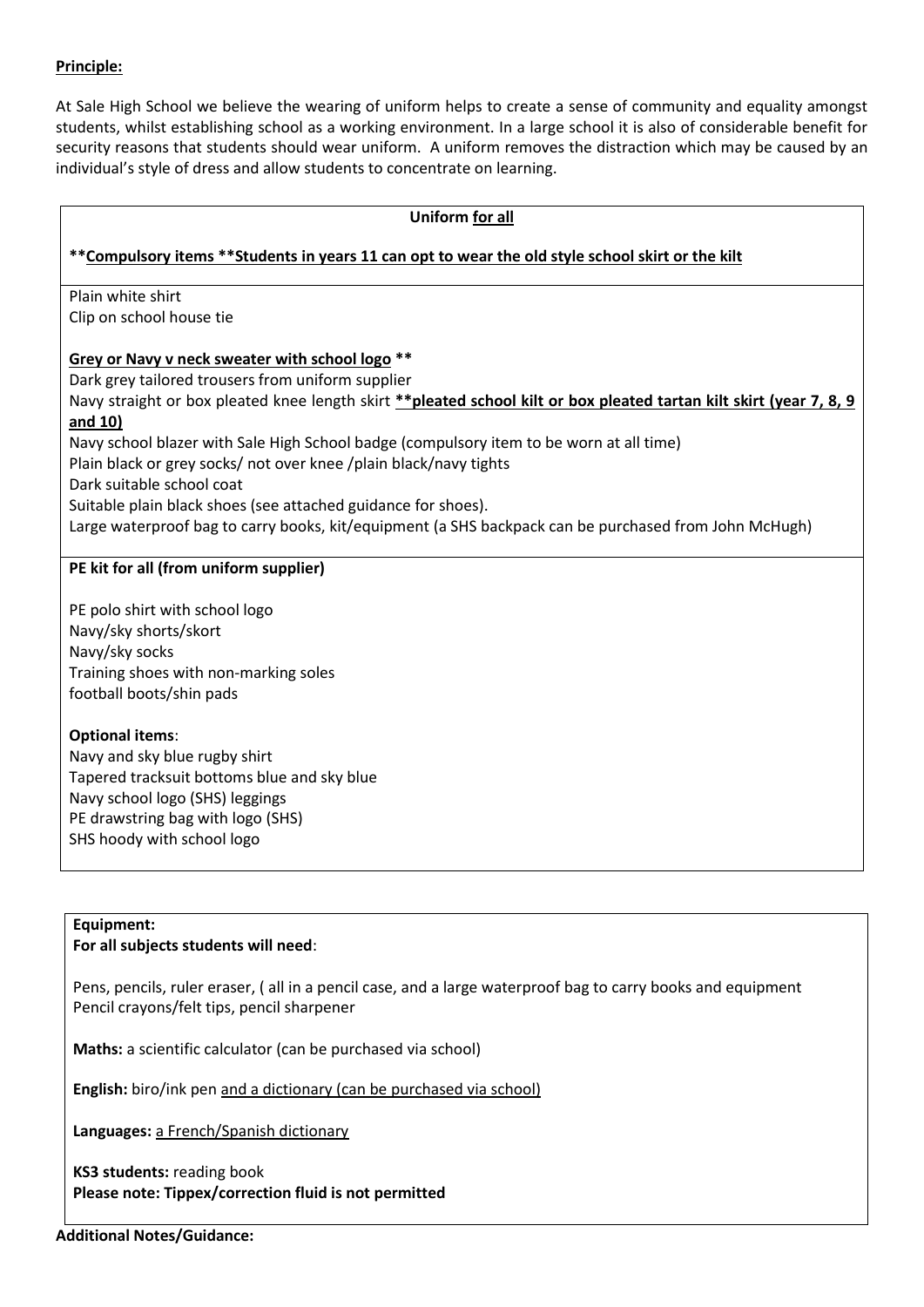All items of clothing and equipment should be clearly marked with the owner's name.

Students are taught to take responsibility for their belongings and whilst every care is taken, the school does not accept responsibility for the loss of, or damage to personal possessions.

#### **Students who contravene the school's uniform policy will be placed in isolation.**

Sale High School operates a **zero tolerance** approach to jewellery and body piercings being worn by its students. Students will be asked to remove jewellery/piercings immediately. If students repeatedly break this rule, items will be confiscated by staff and locked away. Students will be issued with a receipt and a parent or carer must collect the item.

We do allow a watch and one small sleeper or stud earring in each ear.

#### **Trainers are not permitted to be worn in school except in PE practical lessons. Boots are also not permitted under the school's uniform policy. At times of inclement weather, parents/carers will be alerted to the fact that boots are permitted within a given timescale.**

Students wearing trousers must wear full length tailored school trousers. Skinny (tight) jeans, track suit or jogging bottoms, culottes, ski-pants, leggings or tight fitting trousers are not acceptable and are not part of the school uniform.

Students wearing skirts can choose to wear black or navy tights or socks. Over the knee socks are not permitted.

Students are not permitted to attend school with any form of pattern shaved into their hair or eyebrows, any form of 'extreme' haircut e.g. 'Mohican style' or 'long top and short sides' or unnatural hair colouring.

Although the school does not operate a 'zero tolerance' approach to students wearing make-up, any foundation should be kept to a natural tone and brightly coloured lipsticks/glosses and eyeliner are not permitted.

The length of a student's nails should be kept to an acceptable minimum in respect of health and safety requirements for practical activities such as PE, art, music, technology. Coloured nail polish/varnish is not permitted.

Hoodies, baseball caps, cardigans and non-school colour scarves are prohibited and will be banned.

School coats must not be 'jackets' e.g. leather or denim jackets and should be dark in colour.

Please see Guidance notes regards suitable footwear: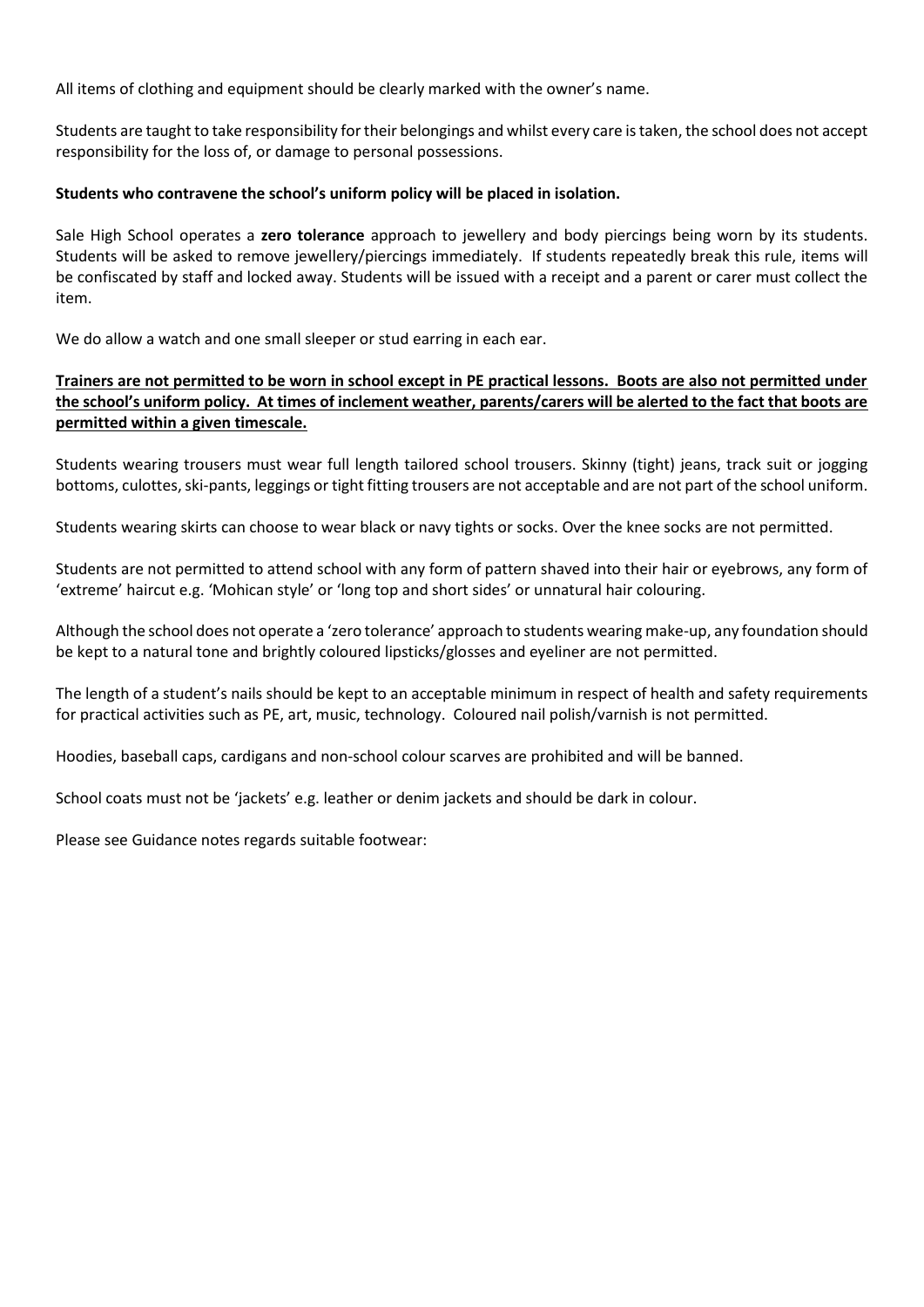# **Sale High School Shoe Regulations**

Students are not allowed to wear trainers. Please see the guidance below regards correct footwear:

**Whilst we appreciate that school shoes are expensive we ask that where shoes are deemed inappropriate, they are replaced as quickly as possible.** 

## **Guidance**

- 1. Shoes must be black leather or patent
- 2. Boots are not permitted but 'shoe boots' like the Kickers style below are the general rule is that shoes should be on or below the ankle bone
- 3. Shoes should not have any visible logo or markings

### **Examples of permitted shoes:**

















Girls: Black leather lace-ups, slip-ons, slip-ons with straps Boys: Black leather slip-ons, lace-ups, Velcro straps